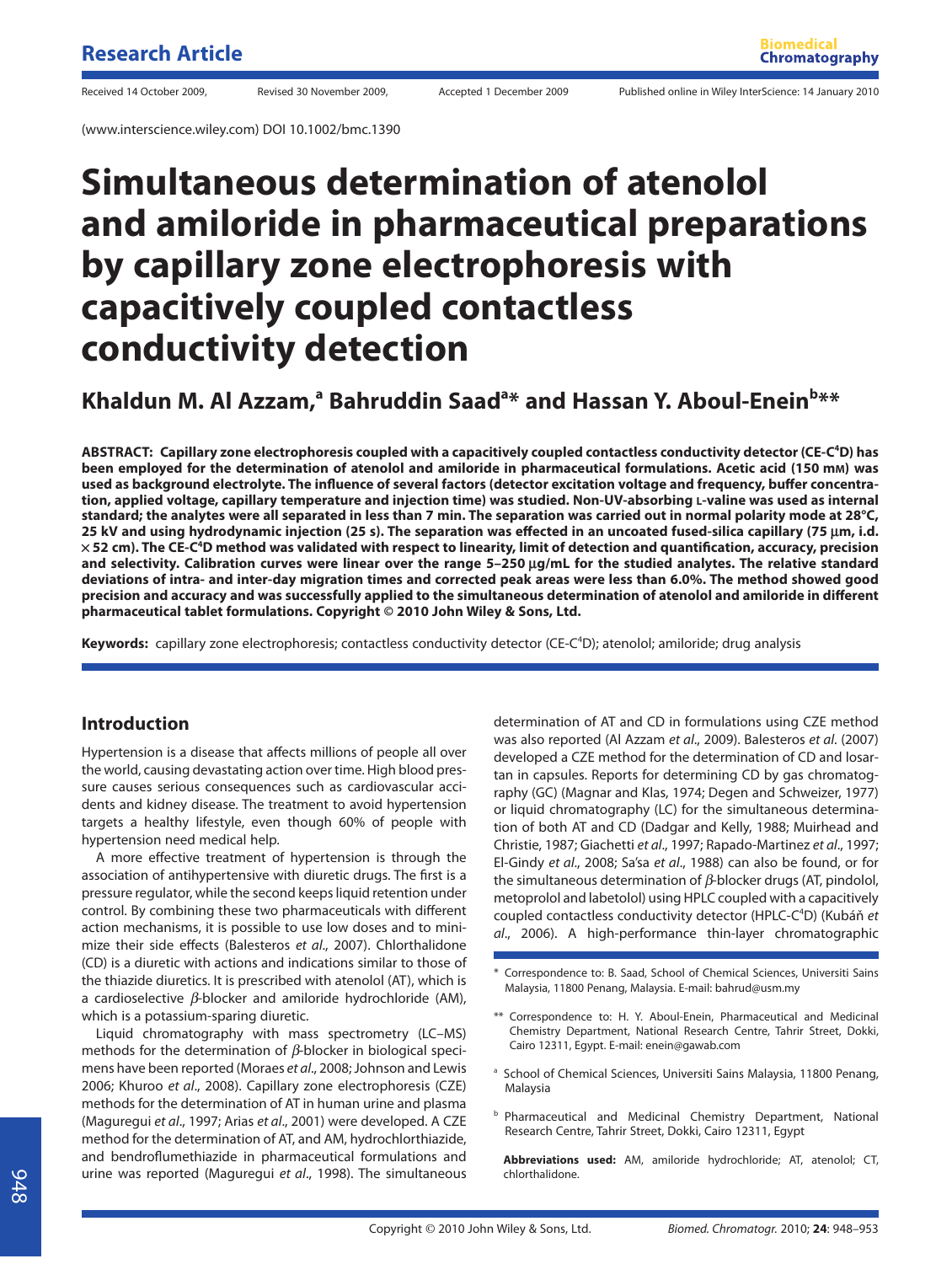method for the determination of certain antihypertensive mixtures (Salem, 2004) was also conducted.

UV spectrophotometric methods for the determination of AT and metoprolol in pharmaceutical formulations (Bonazzi et al., 1996), and for simultaneous determination of AT and CD in pharmaceutical formulations (Wehner, 2000; Vetuschi and Ragno, 1990) have also been reported. In some of these works, partial least squares analysis of the UV spectral data for the determination of AT and CD in synthetic binary mixtures and pharmaceutical formulations (Ferraro et al., 2003; Mohamed and Salem 2005) or for the simultaneous determination of AT, AM and CD in pharmaceutical formulations (El-Gindy et al., 2005) or for determination of AM, AT, hydrochlorothiazide and timolol maleate in synthetic mixtures and pharmaceutical formulations (Ferraro et al., 2004) were conducted.

Capacitively coupled contactless conductivity detection (C<sup>4</sup>D) is a conductometric measuring approach that is based on the conductivity differences between the sample zones and the background electrolyte (BGE). The technique is based on the application of an alternate voltage over a couple of cylindrical electrodes positioned outside the capillary and measure the current that flows through them is measured. This current is a function of the solution conductivity at the gap between the electrodes (Felix et al., 2006). Sensitive detection can be achieved using BGE with low conductivity (Yang and Qin, 2009). C<sup>4</sup>D overcomes the disadvantage of short path length that is encountered by on-column optical detections.

Furthermore, it avoids the direct contact of working electrodes with BGE in the conventional conductivity detection (Šolínová and Kašička, 2006) and eliminates the laborious work of fabricating detection cells in potential gradient detection (Fan et al., 2007). It prevents the potential damage of the conductmetric detection cell, especially in cases where organic solvents are employed as additives. Additionally, the detection sensitivity of C<sup>4</sup>D could be tuned by optimizing the oscillation voltage (Tanyanyiwa and Hauser, 2002). CE-C<sup>4</sup>D has been applied in the determination of small inorganic and organic ions, peptides, proteins, oligo- and polynucleotides and nucleic acid fragments (Kubáň and Hauser, 2008, 2009). For reviews on capacitvely coupled contracless conductivity detection and their application in pharmaceutical and environmental analyses, see Quek et al. (2008) and Henchoz et al. (2007).

In this paper the determination of AT and AM in pharmaceutical tablet formulations using CZE-C<sup>4</sup>D is presented. The method was further validated as per ICH-Q2A guidelines (International Conference on Harmonization, 1995), and was applied to the quality control of co-formulated preparations and AT in single active ingredient preparations. L-Valine (Fig. 1) was used as internal standard (IS).

## **Experimental**

#### **Chemicals and Reagents**

Analytical-grade methanol was purchased from Merck (Darmstadt, Germany). Deionized water was purified by a Milli-Q system (Millipore, Bedford, USA), and was used throughout for the preparation of solutions. Acetic acid, sodium hydroxide, L-valine and AM were purchased from Sigma-Aldrich (St Louis, MO, USA). Commercial tablet pharmaceutical preparations (claimed to contain 100, 25 and 5 mg of active ingredients—AT, CD and AM, respectively) were obtained from Alpha Chem Advanced Pharmaceutical Industries, Egypt, where the combination of the three drugs was available. However only tablet formulations with



**Figure 1.** The chemical structures of atenolol, amiloride and L-valine.

single or combinations of two active drugs are available in Malaysia and were obtained from local drug stores. Hypoten tablets (100 mg AT), AT and CD standards were kindly donated by HIKMA Pharmaceutical Company, Jordan.

#### **CE Apparatus and Operating Conditions**

Separations were conducted on a HP<sup>3D</sup>CE CZE system (Agilent Technologies, Waldbronn, Germany). The CE unit was coupled to eDAQ detector (eDAQ, Denistone East, Australia). Data acquisition was performed with ChemStation Software (Agilent Technologies, Waldbronn, Germany) to control the CE and data handling, and PowerChrom software (eDAQ, Denistone East, Australia) was used for conductivity detector control and data acquisition. An uncoated fused-silica capillary 75 μm i.d  $\times$  52 cm, from Agilent Technologies was used. The new capillary was conditioned by flushing for 30 min with 1 M NaOH, 10 min with 0.1 M NaOH and 15 min with water. Between injections, it was preconditioned for 3 min with water, 3 min with 0.1 M NaOH and 3 min with the BGE prior to each subsequent run in order to maintain the reproducibility of the analysis. Samples and standards were injected hydrodynamically at 50 mbar for 25 s and the CE was operated under the following conditions: voltage, 25 kV (normal polarity); capillary temperature, 28°C; and BGE, 150 mm acetic acid. The final configuration of the  $C<sup>4</sup>D$  detector was set at a fixed amplitude of 100 V, while the frequency was optimized from 50 to 500 kHz. At the end of the day, a final 5 min washing with water was performed. All standards, sample solutions, the running buffer and NaOH solution were filtered through 0.2 μm regenerated cellulose membrane filter using Agilent solvent filtration kit.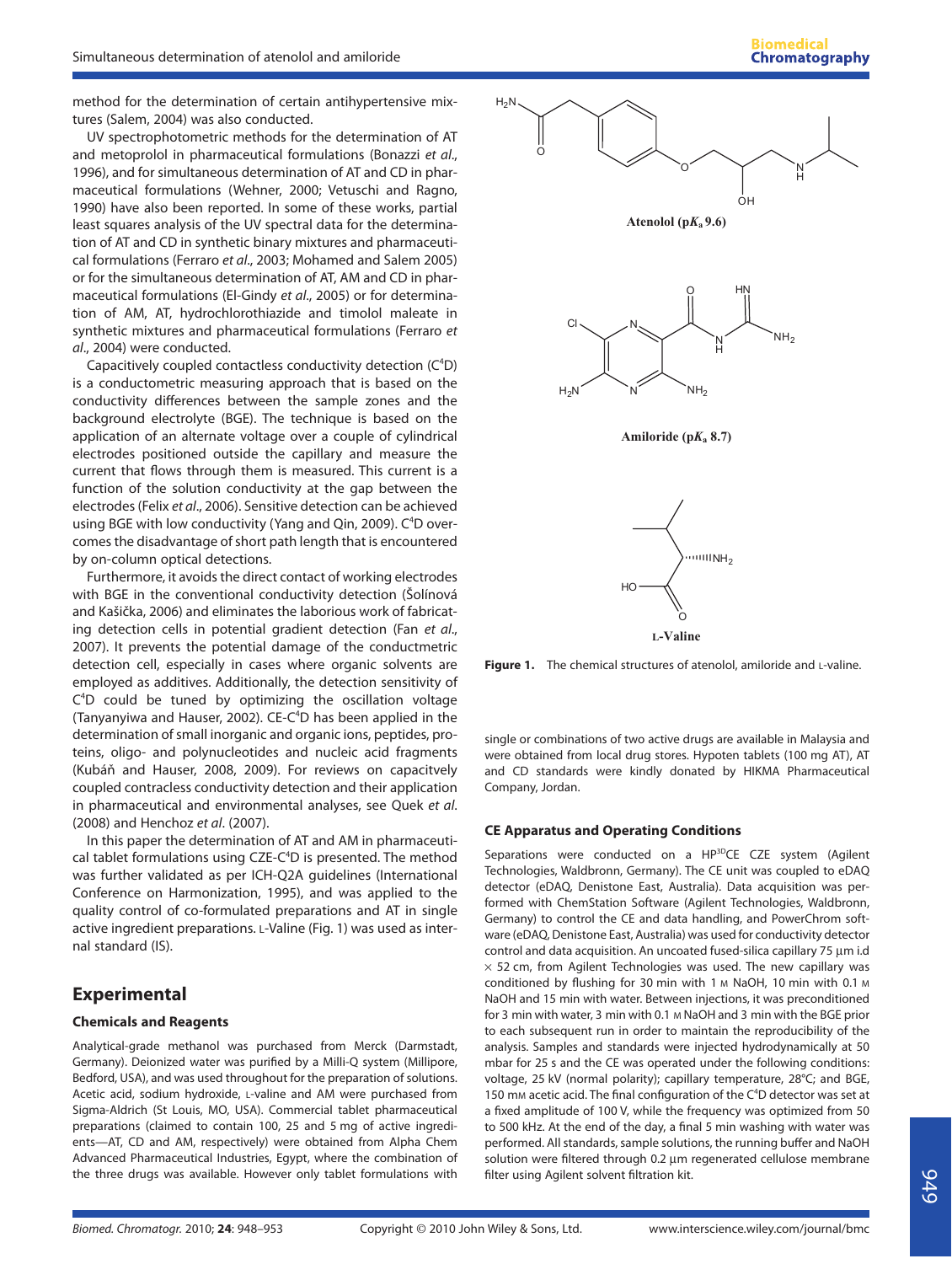#### **Preparation of Standard Solutions**

Stock solutions of AT and AM (500 μg/mL each) were prepared by adding 2 mL methanol, then topped up with water to the desired concentrations. L-Valine stock solution (1000 μg/mL) was prepared in water and used throughout as internal standard. The stock solutions were used to prepare calibration standards. Working solutions for AT and AM were prepared by serially diluting the stock solution with water after spiking with the L-valine internal standard to a final concentration of (200 μg/ mL). All solutions were stored refrigerated in the dark when not in use.

#### **Preparation of Sample Solutions**

Ten tablets from each sample were ground into fine powder in a mortar. The powder (equivalent to about 7.5 mg AT) were quantitatively transferred into 50 mL volumetric flasks and dissolved with 2 mL of methanol, sonicated for 5 min then another 20 mL water was added, sonicated for another 5 min, spiked with L-valine internal standard (final concentration 200 μg/mL) and finally topped up to the mark with water. The solution was filtered through a 0.2 μm regenerated cellulose membrane filter before being subjected to the CZE analysis.

## **Results and Discussion**

For C<sup>4</sup>D in CZE it is necessary to use a BGE solution of low conductivity in order to obtain good sensitivity and to minimize the electrophoretic current. The electrophoresis current influences the detection stability due to the effect of Joule heating (Pormsila et al., 2009).

#### **BGE Selection**

The selection of the BGE was based on conductivity detection of the *β*-blocker drugs selected for the study. In C<sup>4</sup>D, the response arises from the difference in conductivity between the analytes and BGE co-ions (Nussbaumer et al., 2009). For obtaining the highest signal-to-noise ratio, the largest possible difference of the conductance of the analytes and electrolyte is required. The detection of AT and AM was performed in a BGE of 150 mM acetic acid. This simple acidic buffer solution was chosen as it yields high sensitivity for the studied drugs, which are characterized by dissociation constants,  $pK<sub>a</sub>$ , of about 9. The BGE used had to have a pH value of <3 to render a significant fraction of the drugs used in this study in cationic form, which is a prerequisite for their electrophoretic separation and detection by conductivity measurement. Therefore, 150 mM acetic acid was chosen as BGE for the next measurements.

Under these conditions, CD was not detected since it is an amide and does not form ions in the presence of acidic pH. In contrast to amines, amides are completely nonbasic. Amides do not form ions when treated with aqueous acids, and they are poor nucleophiles. There are two reasons for the difference in basicity between amines and amides. First, the ground state of an amide is stabilized by delocalization of the nitrogen lone-pair electrons through orbital overlap with the carbonyl group. Second, a protonated amide is higher in energy than a protonated amine because the electron-withdrawing carbonyl group inductively destabilizes the neighboring positive charge. Both factors increased stability of amide vs an amine and decreased stability of a protonated amide vs a protonated amine led to substational difference in  $\Delta G^{\circ}$  (McMurry, 1996).

#### **Influence of the Buffer Concentration**

The effect of buffer concentration on the sensitivity was investigated by varying the concentration of acetic acid from 50 to 500 mM. Better sensitivity could be achieved at a BGE concentration of 150 mM. Therefore, 150 mM acetic acid was selected and, under these conditions, the generated current was still acceptable  $({\sim 25 \mu A}).$ 

#### **Influence of Detector Excitation Voltage and Frequency**

C<sup>4</sup>D detector frequencies from 50 to 550 kHz were tested at a fixed excitation voltage of  $100$  V in order to find the maximal sensitivity. The highest peak intensity was obtained at 350 kHz (figure not shown). The decreasing signal beyond 350 kHz may be due to the higher stray capacitance between the electrodes at increasing excitation frequency (Yang and Qin 2009); therefore, an excitation signal of 100 V  $\times$  350 kHz was chosen for further studies.

The influence of voltage (10–30 kV) on the migration time was evaluated under the optimized BGE conditions. When the applied voltage was increased, peak broadening and decrease in both migration time and resolution were observed. This is probably due to the fact that, as the applied voltage increases, the increasing Joule heat leads to a reduction in migration time due to the increase in the apparent mobility with increasing voltage. Therefore, 25 kV was chosen.

The influence of capillary temperature (19-30°C) was evaluated under the chosen BGE conditions. When the temperature is increased, migration time decreases. It is imperative to control Joule heating since this parameter is directly linked to the analyte mobility and stability, as well as system reproducibility. Decreasing viscosity with temperature is responsible for the nonlinearity of the dependence of velocity on temperature, while increase in the diffusion coefficient of analyte is responsible for the poorer than expected performance at high temperatures. An increase in temperature may also cause an increase in the number of ions in solution due to dissociation of molecules, thus increasing its conductivity (http://www.camlab.co.uk//sitefiles/Tech\_ papers/TempCondMeas.pdf). Therefore, 28°C was chosen as the working temperature for the analysis.

Optimization of sample injection time (5–20 s) at 50 mbar was conducted to achieve a lower detection limit without affecting the quality of the peak shape and reproducibility, migration time, and resolution. An injection time of 25 s offered best results and was selected for the rest of the studies.

From the above experiments, the adopted conditions for AT and AM were: 150 mm acetic acid as BGE; injection time, 25 s; applied voltage, 25 kV; capillary temperature, 28°C; and detector excitation signal 100 V  $\times$  350 kHz. A typical eletrophoregram obtained under the adopted conditions is shown in Fig. 2. The suitability of L-valine as internal standard is obvious as it is well resolved from the analyte peaks. All components including the internal standard migrated in less than 7 min.

#### **Validation Procedure**

**Calibration curves, limits of detection and quantitation.** Working solutions containing standard compounds were all prepared as described to construct the calibration curves. Each calibration curve contained seven different concentrations (5–250 μg/mL) and was performed in triplicate. Calibration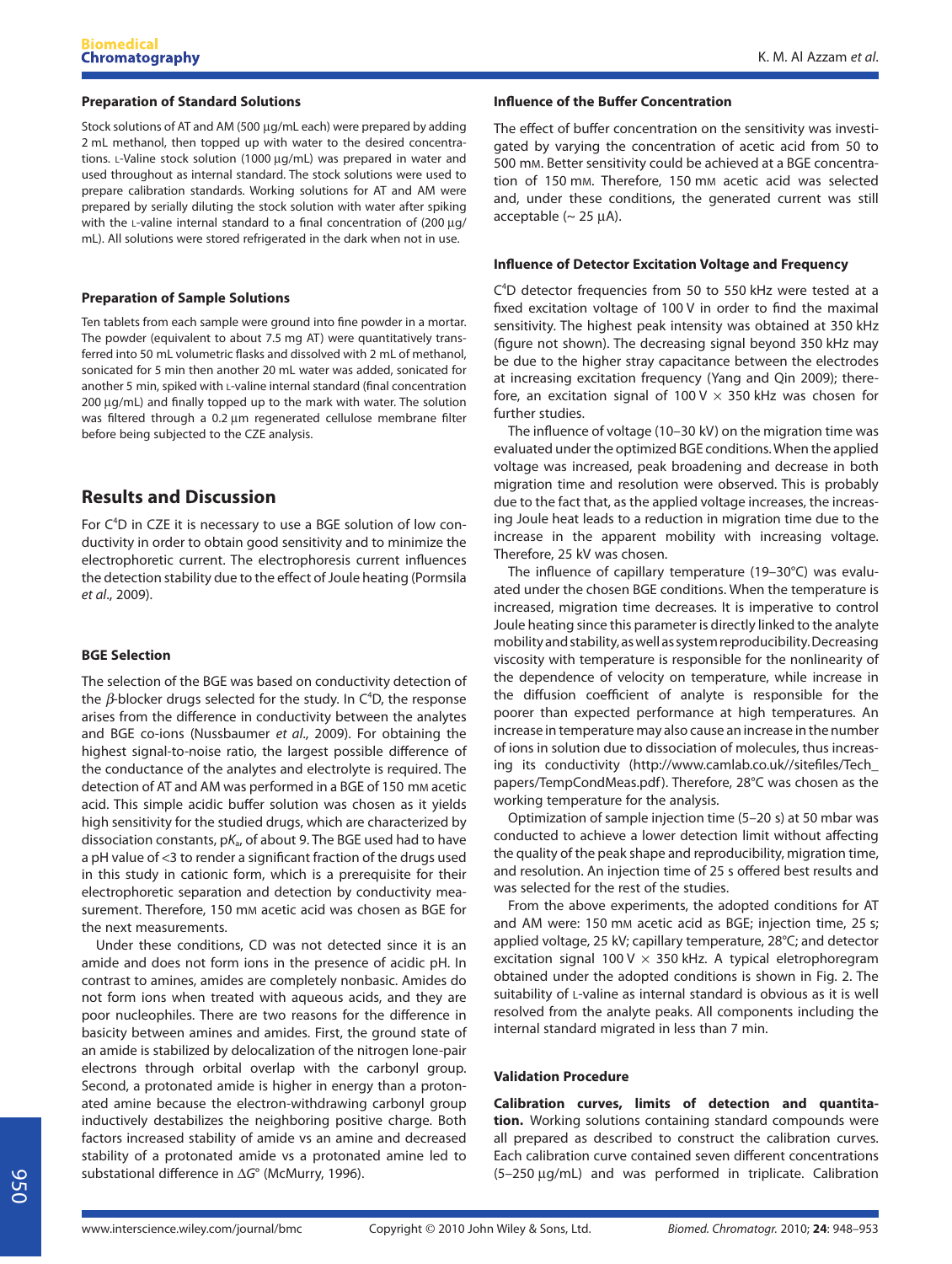

**Figure 2.** Typical electropherograms obtained when operated under the adopted conditions. (A) 150 μg/mL standard, (B) Teklo tablet. 1, Amiloride; 2, atenolol; and 3, internal standard (L-valine). Conditions: 150 mm acetic acid; voltage, 25 kV; temperature, 28°C; injection time, 25 s; and detector excitation signal, 100 V  $\times$  350 kHz.

curves with regression equations for AT and AM were  $y = 0.00761x$ + 0.04274 and  $y = 0.00480x - 0.00195$ , respectively, which were obtained by plotting the corrected peak area (y) as a function of analyte concentration (x) in μg/mL. The limits of detection (LOD) for AT and AM were 1.14 and 2.38 μg/mL, respectively, while the limits of quantitation (LOQ) were 3.45 and 7.24 μg/mL, respectively. LOD was calculated as the amount of the injected sample to yield a signal-to-noise ratio of 3, and the LOQ was taken as the amount of the injected sample to give a signal-to-noise ratio of 10. All the standards showed good linearity ( $r^2 > 0.999$ ) over a relatively wide concentration range (5–250 μg/mL). As expected, the sensitivity of the proposed CE method is slightly inferior compared with the reported HPLC-UV method (El-Gindy et al., 2005; LODs for AT, AM and CD were 0.003, 0.004 and 0.002 μg/mL, respectively) or to the HPLC-C<sup>4</sup>D (Kubáň et al., 2006; LOD for AT was 0.5 μM). However the analysis time of the proposed CE is slightly faster (<7 min compared with ~8 min in the HPLC report). Although the sensitivity is inferior compared with the reported methods, nevertheless it posses adequate sensitivity for the analysis of these active ingredients in pharmaceutical formulations.

**Precision.** Intra- and inter-day variations were used to determine the precision of the developed method by analyzing three concentrations (5, 50 and 250 μg/mL) of standard solutions. The intra-day variation was determined by analyzing the nine replicates on the same day while inter-day variation was conducted over six consecutive days. Intra-day precision for AM and AT migration times, expressed as the percent relative standard deviation, RSD, were 0.52–2.10 and 1.81–2.14%, respectively, while for the corrected peak areas ranged from 2.72–5.60 and 3.24– 4.38%, respectively, (Table 1). Inter-day precision for AM and AT migration times was 1.88–4.09 and 1.65–2.85%, respectively, while for the corrected peak areas it was 4.32–5.77 and 5.40– 5.78%, respectively, (Table 1), indicating the good precision of the newly developed method.

**Accuracy.** The accuracy of the method was determined by performing recovery tests. An appropriate amount of Teklo tablet powder was weighed and spiked with known amount of the standard compounds and each sample was analyzed in triplicate.

**Table 1.** Intra and inter-day precision for the determination of atenolol (AT) and amiloride (AM)

| Analyte (µg/mL)                                                                | RSD (%)   |      |                |      |  |  |
|--------------------------------------------------------------------------------|-----------|------|----------------|------|--|--|
|                                                                                | Migration |      | Corrected peak |      |  |  |
|                                                                                | time      |      | areas          |      |  |  |
|                                                                                | AT        | AM   | AT             | AM   |  |  |
| Intra-day precision ( $n = 9$ )                                                |           |      |                |      |  |  |
| 5                                                                              | 1.81      | 0.52 | 4.37           | 3.97 |  |  |
| 50                                                                             | 1.91      | 1.94 | 4.38           | 2.72 |  |  |
| 250                                                                            | 2.14      | 2.10 | 3.24           | 5.60 |  |  |
| Inter-day precision ( $n = 54$ )                                               |           |      |                |      |  |  |
| 5                                                                              | 1.65      | 1.88 | 5.78           | 5.71 |  |  |
| 50                                                                             | 2.85      | 3.07 | 5.40           | 4.77 |  |  |
| 250                                                                            | 2.36      | 4.09 | 5.61           | 4.32 |  |  |
| $n =$ number of determinations (three preparations for each<br>concentration). |           |      |                |      |  |  |

**Table 2.** Accuracy results for the determination atenolol (AT) and amiloride (AM) spiked to tablet

| Amount (µg/mL) | (%) Recovery $\pm$ SD |                  |  |  |
|----------------|-----------------------|------------------|--|--|
|                | AT                    | AM               |  |  |
| 10             | $96.41 \pm 3.85$      | $98.73 \pm 2.73$ |  |  |
| 50             | $95.97 + 1.36$        | $97.15 + 3.41$   |  |  |
| 150            | $99.64 + 2.32$        | $94.96 + 2.21$   |  |  |

Accuracy values ranged from 96.41 to 99.64% (for AT) and from 94.96 to 98.73% (for AM) (Table 2). The good accuracy values obtained indicate the potential of this method for the determination of both analytes in pharmaceutical formulations.

#### **Analysis of Pharmaceutical Formulations**

The developed method has been successfully applied for the simultaneous determination of AT and AM in different tablet formulations. Good agreement between the proposed method and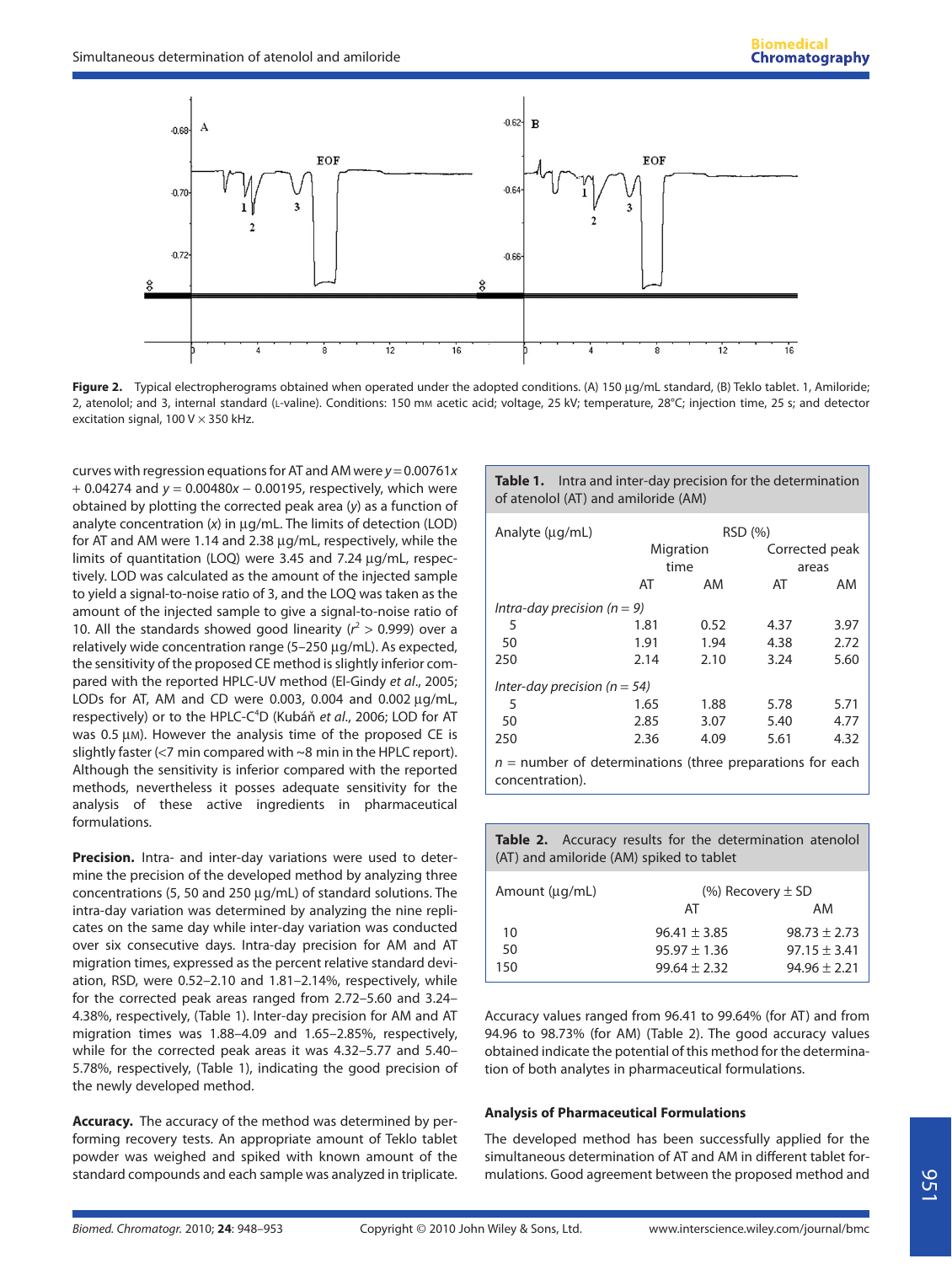| Assay results of atenolol and amiloride in different pharmaceutical formulations<br>Table 3.                            |                      |                |                                      |                  |                         |                  |  |  |  |
|-------------------------------------------------------------------------------------------------------------------------|----------------------|----------------|--------------------------------------|------------------|-------------------------|------------------|--|--|--|
| Trade name                                                                                                              | Manufacturer         | Generic name   | Label claim<br>$(AT^b/CD^c/AM^d)$ mg | $(%)\pm SD$      | Agreement (%)<br>CD (%) | AM $(\%)\pm SD$  |  |  |  |
| Teklo                                                                                                                   | Acapi                | $AT + CD + AM$ | 100/25/5                             | $95.21 \pm 0.48$ | N/D <sup>a</sup>        | $99.01 \pm 2.05$ |  |  |  |
| Tenedone                                                                                                                | Sigma                | $AT + CD$      | 50/25                                | $97.70 \pm 2.58$ | N/D                     | N/D              |  |  |  |
| Tenoret 50                                                                                                              | Astrazeneca          | $AT + CD$      | 50/12.5                              | $96.52 \pm 0.46$ | N/D                     | N/D              |  |  |  |
| <b>Tenoretic</b>                                                                                                        | Astrazeneca          | $AT + CD$      | 100/25                               | $97.54 \pm 1.24$ | N/D                     | N/D              |  |  |  |
| Noten                                                                                                                   | $\alpha$ -Alphapharm | AT             | 50                                   | $97.21 \pm 2.07$ | N/D                     | N/D              |  |  |  |
| Apo-atenol                                                                                                              | Apotex               | AT             | 50                                   | $94.54 \pm 0.36$ | N/D                     | N/D              |  |  |  |
| Ternolol                                                                                                                | Hovid                | AT             | 50                                   | $95.83 \pm 0.66$ | N/D                     | N/D              |  |  |  |
| Ternolol                                                                                                                | Hovid                | AT             | 100                                  | $96.6 \pm 1.22$  | N/D                     | N/D              |  |  |  |
| Normaten                                                                                                                | Mims                 | AT             | 100                                  | $95.6 \pm 1.07$  | N/D                     | N/D              |  |  |  |
| Hypoten                                                                                                                 | Hikma                | AT             | 100                                  | $97.9 \pm 1.49$  | N/D                     | N/D              |  |  |  |
| <sup>a</sup> N/D, not detected. <sup>b</sup> AT, atenolol, <sup>c</sup> CD, chlorthalidone. <sup>d</sup> AM, amiloride. |                      |                |                                      |                  |                         |                  |  |  |  |

the manufacturer's claimed values was found for all samples (Table 3). Figure 2(B) shows a typical electropherogram of the pharmaceutical formulations.

## **Conclusions**

The suitability of CE-C<sup>4</sup>D as an alternative method for the determination of AT and AM in pharmaceutical formulations has been demonstrated. Under the adopted conditions, baseline separation of AT and AM and the internal standard were obtained in less than 7 min. Good analytical performance with regards to linearity, reproducibility, and accuracy was achieved. All the validated data obtained are in compliance with the ICH-Q2A guidelines (International Conference on Harmonization, 1995). When compared with the HPLC-UV method (El-Gindy et al., 2005), the proposed method exhibits less sensitivity, but nevertheless provides slightly faster analysis time (<7 min compared with ~8 min by HPLC method). The inherent advantages of the C<sup>4</sup>D detector over the UV detector (e.g. low cost, simplicity and greater robustness) have been highlighted (Pormsila et al., 2009). Furthermore, another advantage of this detector is that it can be placed any where along the length of the capillary since it is not necessary to remove the polyimide coated in order to perform the detection (Chen et al., 2009).

## **Acknowledgements**

This work is supported financially by a Universiti Sains Malaysia Research University and Postgraduate Research Grant Scheme (USM-RU-1001/PKIMIA/841008).

## **References**

- Al Azzam K, Elbashir AA, Elbashir MA, Saad B and Abdul Hamid S. Simultaneous determination of atenolol and chlorthalidone in pharmaceutical preparations by capillary—zone electrophoresis. Analytical Letters 2009; **42**: 1458–1470.
- Arias R, Jimenez RM, Alonso RM, Telez M, Arrieta I, Flores P andOrtiz-Lastra E. Determination of the *β*-blocker atenolol in plasma by capillary zone electrophoresis. Journal of Chromatography A 2001; **916**: 297–304.
- Balesteros MR, Faria AF and Oliveira AL. Determination of losartan associated with chlorthalidone or hydrochlorothiazide in capsules by capillary zone electrophoresis. Journal of Brazilian Chemical Society 2007; **18**: 554–558.
- Bonazzi D, Gotti R, Andrisano V and Cavrini V. Derivative UV spectrophotometric determination of atenolol and metoprolol in single- and multi-component pharmaceutical dosage forms. II Farmaco 1996; **51**: 733–738.
- Chen CG, Li LG, Si YJ and Li YP. AC impedance characteristics of capacitively coupled contactless conductivity detector cell in capillary electrophoresis. Electrochimica Acta 2009; **54**: 6959–6962.
- Dadgar D and Kelly MT. Determination of chlorthalidone in human plasma by reversed-phase micellar liquid chromatography. Analyst 1988; **113**: 1223–1227.
- Degen PH and Schweizer A.. Quantitative determination of drugs in biological materials by means of extractive alkylation and gas–liquid chromatography. Journal of Chromatography 1977; **142**: 549–57.
- El-Gindy A, Emara S and Mostafa A. HPLC and chemometric-assited spectrophotometric methods for simultaneous determination of atenolol, amiloride hydrochloride and chlorthalidone. II Farmaco 2005; **60**: 269–278.
- El-Gindy A, Sallam S and Abdel-salam RA. HPLC method for the simultaneous determination of atenolol and chlorthalidone in human breast milk. Journal of Separation Science 2008; **31**: 677–682.
- Fan Y, Gan X, Li S and Qin W. A rapid CE-potential gradient detection method for determination of quinolones. Electrophoresis 2007; **28**: 4101–4107.
- Felix FS, Quintino MSM, Carvalho AZ, Coelho LHG, do Lago CL and Angnes L. Determination of salbutamol in syrups by capillary electrophoresis with contactless conductivity detection (CE-C<sup>4</sup>D). Journal of Pharmaceutical and Biomedical Analysis 2006; **40**: 1288–1292.
- Ferraro MCF, Castellano PM and Kaufman TS. Chemometrics-assisted simultaneous determination of atenolol and chlorthalidone in synthetic binary mixtures and pharmaceutical dosage forms. Analytical and Bioanalytical Chemistry 2003; **377**: 1159–1164.
- Ferraro MCF, Castellano PM and Kaufman TS. Chemometric determination of amiloride hydrochloride, atenolol, hydrochlorothiazide and timolol maleate in synthetic mixtures and pharmaceutical formulations. Journal of Pharmaceutical and Biomedical Analysis 2004; **34**: 305–314.
- Giachetti C, Tenconi A, Canali S, Zanolo G. Simultaneous determination of atenolol and chlorthalidone in plasma by high-performance liquid chromatography application to pharmacokinetics studies in man. Journal of Chromatography B 1997; **698**: 187–194.
- Henchoz Y , Schappler J, Geiser L, Prat J. Carrupt P-A and Veuthey JL. Rapid determination of pKa values of 20 amino acids by CZE with UV and capacitively coupled contactless conductivity detections. Analytical and Bioanalytical Chemistry 2007; **389**: 1869–1878; http://www. camlab.co.uk/sitefiles/Tech\_papers/TempCondMeas.pdf
- International Conference Harmonization. 1995. Guideline for Industry: Text on Validation of Analytical Procedures, Q2A.
- Johnson RD and Lewis RJ. Quantitation of atenolol, metoprolol, and propranolol in postmortem human fluid and tissue specimens via LC/ APCI-MS. Forensic Science International 2006; **156**: 106–117.
- Khuroo A, Mishra S, Singh O, Saxena S and Monif T. Simultaneous determination of atenolol and chlorthalidone by LC–MS–MS in human plasma. Chromatographia 2008; **68**: 721–729.